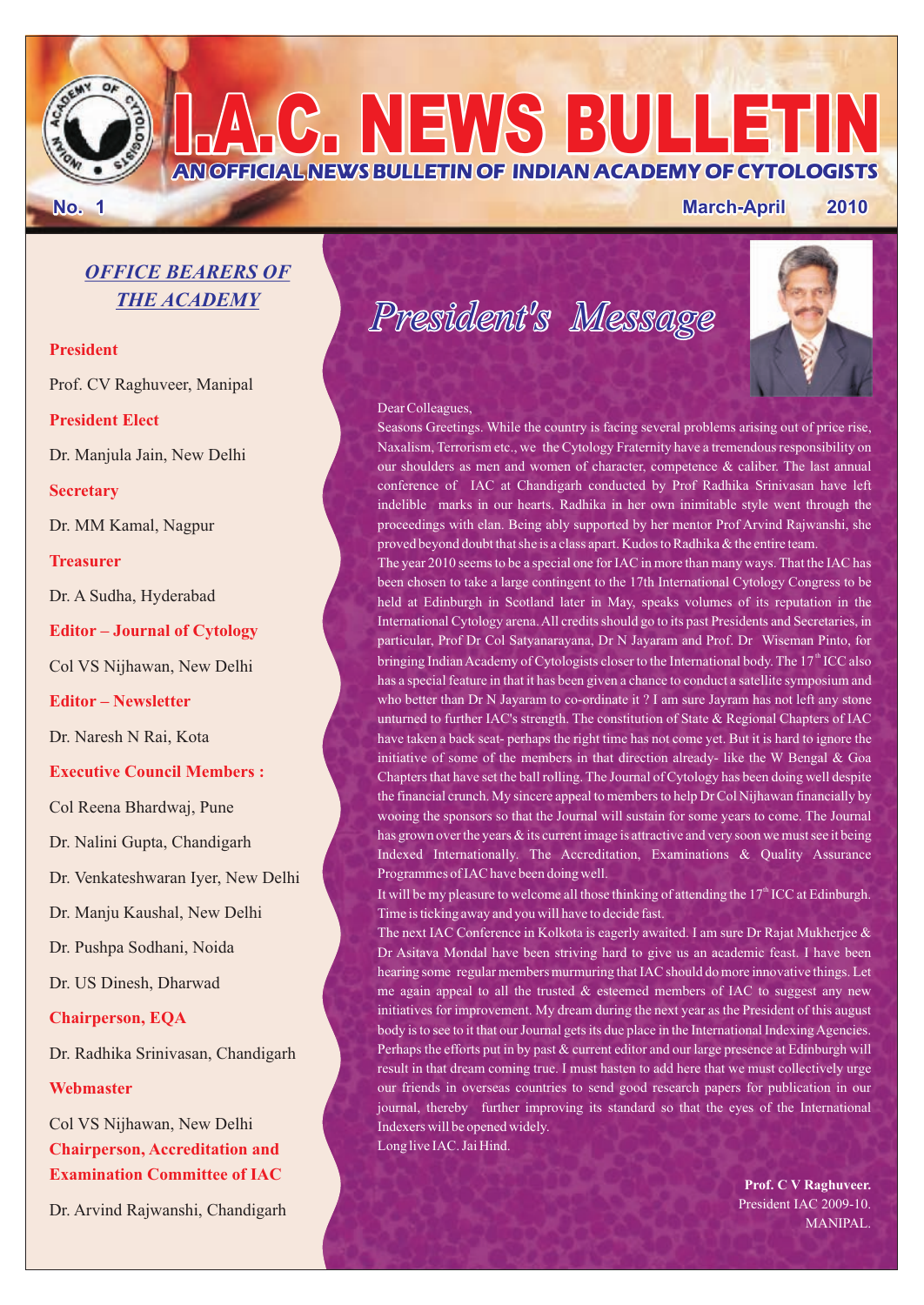

# *Editorial...*

अपने में सब कुछ भर, कैसे व्यक्ति विकास करेगा?

ये एकांत स्वार्थ भीषण है, अपना नाश करेगा – (जय शंकर प्रसाद)

#### *Dear IAC Members,*

### **Greetings**

Love, Knowledge and Blood grow when shared. IAC is forum where me meet, interact and share. The knowledge we acquire is useful only when it is easily approachable by a common man, a downtrodden patient. So let us make our morphology strong and then think of going beyond it. And for a Country like India we have to search the low cost ancillary techniques. State Governments should be persuaded to establish at least one state of art reference laboratory accessible to poor patients.

*Justice and power must be brought together, so that whatever is just may be powerful, and whatever is powerful may be just.* - Blaise Pascal

**Editorial Office:**

**Dr. Naresh N. Rai**

II/5, Medical College Campus, Rangbari Road, Kota Tel. (R): 0744-2471170, (M)- 094141-86970 Email: drnareshrai@yahoo.co.uk

### **Satya Monga Award**

The award is for the best paper published in the field on immunocytochemistry **Last date for entry**: 30.09.2010

### **Regulations:**

- 1. Publication should be after 2007.
- 2. Publication should be in Indexed medical journal / Journal of Cytology.
- 3. Candidate must be the author / co-author of article.
- 4. Applicant should submit in writing permission from all co-authors for entering the paper for award.
- 5. Reprint of the article should be sent to the Secretary IAC.

*For Details of other IAC Awards visit website.*

### **Awardees for the year 2009**

### **IAC Oration Award:**

Dr. Prof. Volker Schneider, Germany Secretary-General, International Academy of Cytologists **Dr PN Wahi Academy Oration:** Dr. N. Jayaram Anand Diagnostic Centre, Banglore **Ernest Fernandes Award:** Dr. Monisha Chowdhry Lady Harding Medical College, Delhi

### **Awards for the year 2010**

### **IAC Oration Award:**

Dr Philippe Vielh, Paris, France

Dr P N Wahi Academy oration Award: Dr CV Raghuveer, MANIPAL

**Ernest Fernandes Award:** 

Dr S Radhika, Chandigarh

## *Secretary's Message*



Dear friends ,

With utmost humble feelings, I wish to record my thanks to all the esteemed members of this academy for reposing faith in me for this prestigious post of secretary for coming three years. Nevertheless, it triggers heartfelt emotions and deep sentiments when I accept this task without the patronage of my teacher, friend , philosopher and guide Dr. Maitreyee Munshi.

 I believe, I am extremely fortunate to get the opportunity of serving the IAC , an association so dear to my heart. Sir Winston Churchill once said "the longer you look back, the further you can look forward". As I look back, I see my growth amalgamated with the growth of this academy . Being a part of its functioning body in the future, I clearly visualize my efforts towards the growth of this academy in meaningful directions, principally 'quality of research and related learning and teaching', the very goal of this academy.

Dr Satyanarayna needs to be applauded for all the efforts made at all levels in fulfilling his promises. But this puts lots of responsibility on me. However, with redefined goals and renewed zest , I set out to serve the academy to the best of my abilities . I am confident that with the active participation and co-operation of members and their valuable suggestions my job will be made easier.

I request new members to draw inspiration from the stalwarts of this academy and aim towards achieving professional excellence through active participation in conferences and our quality control programmes. But, while doing all this, please do give a sincere thought to what 'you' can give to this organization in return.

I hope you will value all my efforts just as much I will enjoy putting them !!!

Wish you all a prosperous and healthy year ahead.

### **Dr.Meherbano.M.Kamal**

Associate Professor Department Of Pathology Government Medical College Nagpur. 440 022 India. Mobile: 09850489754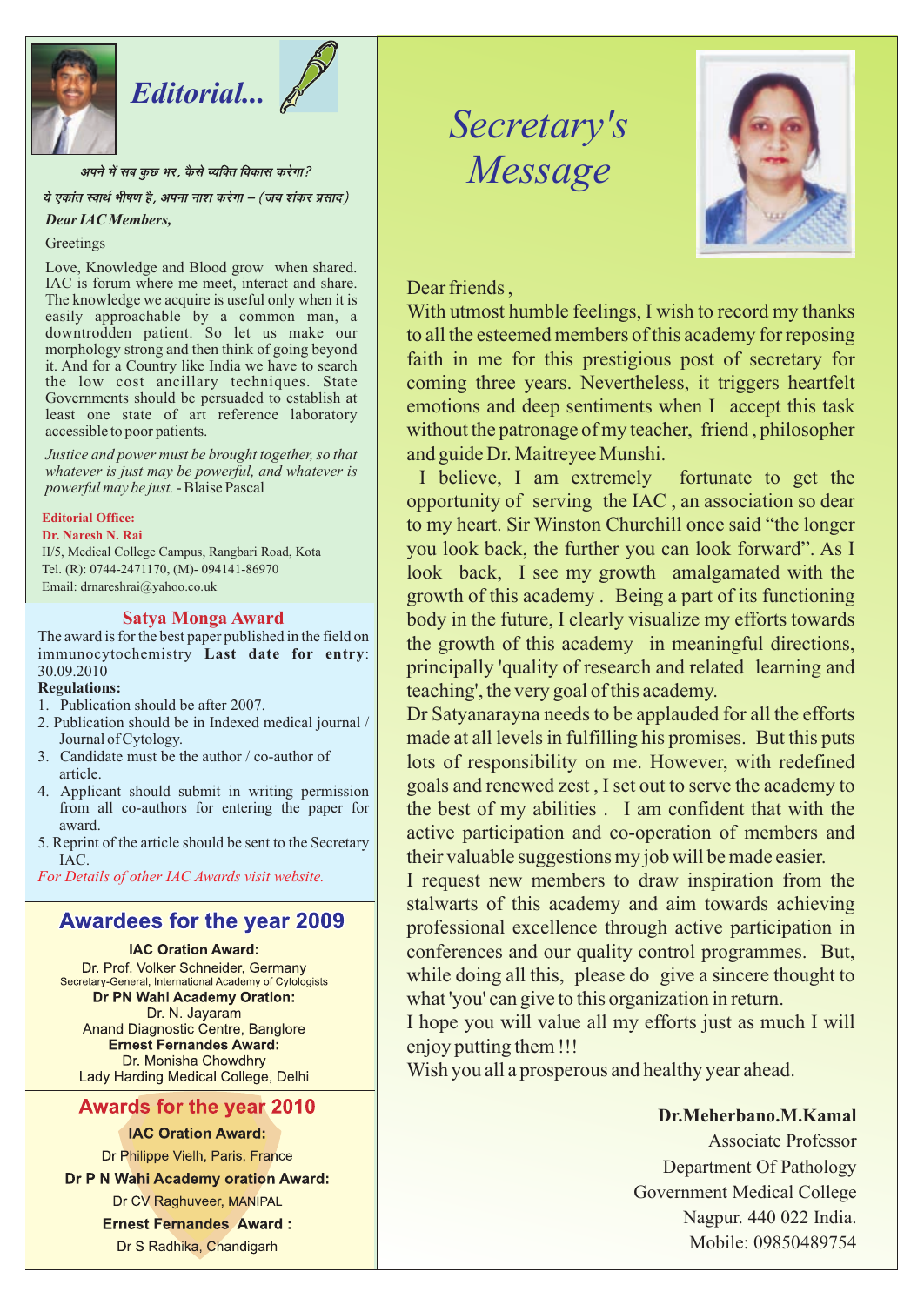### **Highlights of CYTOCON 2009, 39th Annual Conference of IAC, Organized at PGIMER, Chandigarh, 12-15th November 2009**

 $CYTOCON 2009$ , the  $39<sup>th</sup>$  Annual Conference of the Indian Academy of Cytologists was successfully hosted by the Dept. of Cytology & Gynecological Pathology, PGIMER, Chandigarh from  $12<sup>th</sup>$  to  $15<sup>th</sup>$  November, 2009. The conference was inaugurated by Smt. Preneet Kaur, the Hon'ble Union Minister of State for External Affairs on  $13<sup>th</sup>$  November, 2009. The souvenir-cum-abstract book was released by the Dean, PGIMER.

The scientific program of the conference consisted of a Pre-conference workshop on *"Looking Beyond morphology Molecular techniques in cytopathology"* which highlighted the application of various ancillary techniques especially molecular techniques as applied to infections and cancer in diagnostic cytopathology. Recent advances in HPV typing and its application in cervical cancer screening were also discussed. The Preconference CME on **"Head and neck cytopathology"** provided an update on this interesting topic. The scientific programme of the conference comprised of the Presidential oration and lectures from invited faculty on **"Future of Cytology", "Liquid-based cytology'** and **recent advances in endometrial cytology**. The symposium on Infectious Diseases detailed the role of cytology in providing a rapid, accurate and costeffective **diagnosis of infections**, which have a high incidence in our country. The international faculty included **Dr.Volker Schneider, Secretary-General, International Academy of Cytology, Germany** and **Dr. John Smith and Dr. Mina Desai from UK**. Many eminent speakers drawn from various parts of the country will participate as national faculty. About 400 delegates from **all over INDIA** participated and there were a record number of more than a 100 proffered papers and posters.

### **Dr. Radhika Srinivasan** Organizing Secretary CYTOCON 2009 Professor Dept of Cytology & Gynaecologic Pathology, PGIMER, Chandigarh

### **CYTOCON 2009, Chandigarh**



**Inaugural Ceremony** 



**Smt. Preneet Kaur & Dr. S.K. Gupta** 



**Workshop Speakers**



**CME Moderator Dr. Col. U.S. Dinesh**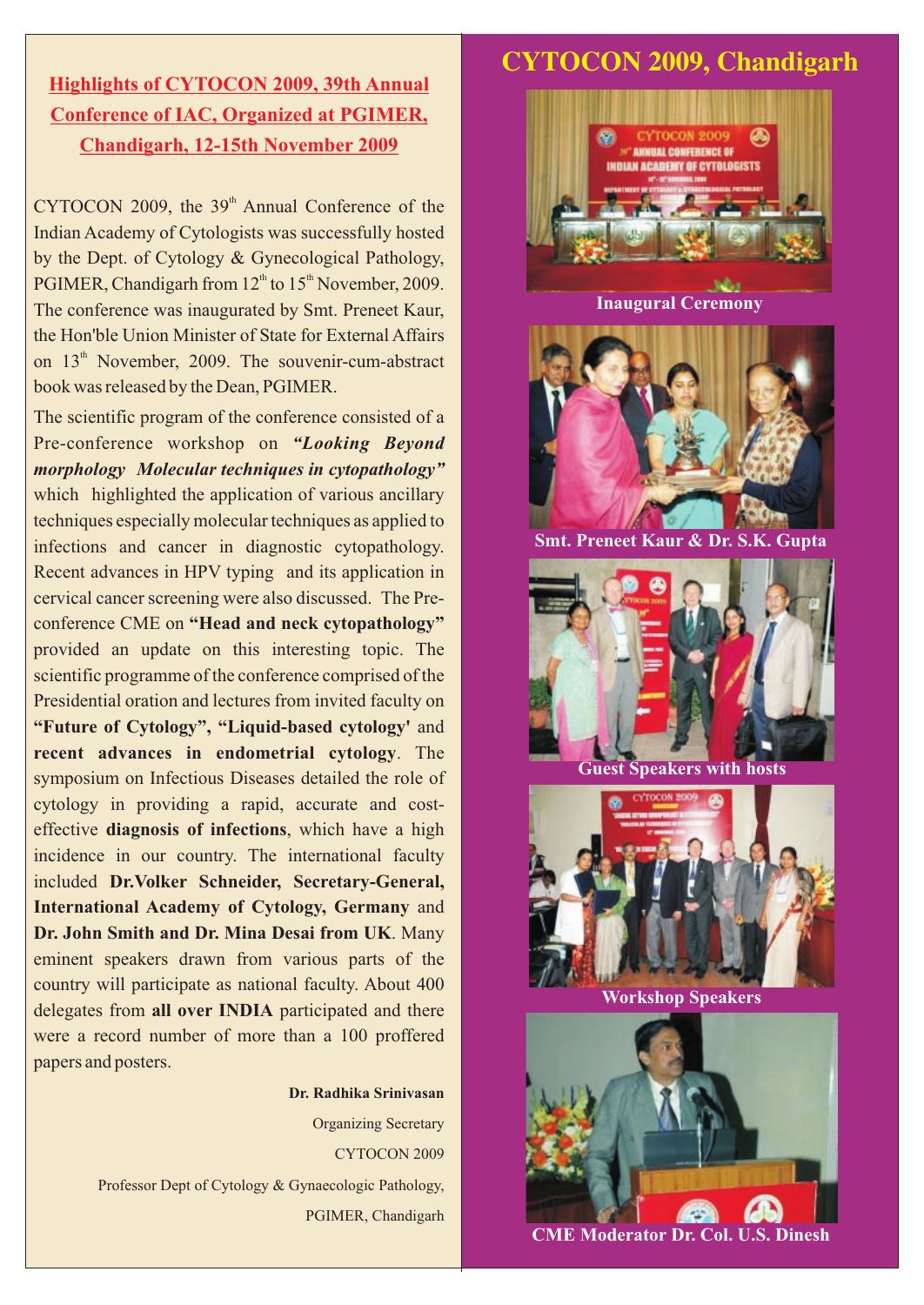The IAC offers fellowship for training the doctors practicing in India. **Dr. Anuradha Kusum** from Dehradoon completed IAC fellowship 2009 **Dr Aneeta Singh** of Jammu has been given extension for one year and she has to send her completion report before 31 Aug 2010. **For the year 2011:** No. of fellowship -1 **Last date** for receipt of completed applications: 31 Oct 2010 **Those interested may apply to: Dr. Meherbano.M.Kamal** Associate Professor Department Of Pathology Government Medical College Secretary, Indian Academy of Cytologists Nagpur. 440 022 India. Mobile: 09850489754

### **EQA program 2009**

cases will be put on website, www. cytoindia. **com.**  Even individuals are welcome to All laboratories accredited by IAC are required to participate in the EQA program. This year selected representative images of the participate online. The aim of this program is to ensure quality in reporting of cytology smears especially gynecology cytology across laboratories in the country. I also request all the laboratories to send me the cases of cervical pap smears with adequate follow up information for inclusion in the EQA

#### **Dr. Radhika Srinivasan**

Chairperson, EQA Program Deptt. of Cytology&Gynae Pathology PGIMER, Chandigarh e mail: drsradhika@gmail.com Ph:9914208116 (M) 0172-2711283

### **A&E committee**

All the informations regarding A&E committee that is accreditation criteria, application form for lab accreditation, format for sending progress report and examination etc. are also available on the website.

Venue for the next examination will be AIIMS, New Delhi. Dr Venkat Iyer will inform the Chairman A&E Committee and the webmaster about the dates and other details.

E-mail : iyer\_venkat2@rediffmail.com

### **Dr. Arvind Rajwanshi**

Chairman, A&E committee Prof & Head Dept of Cytology & Gynaecologic Pathology, PGIMER, Chandigarh-160023,INDIA. Ph: (O) :91-172- 2755117 / 2755116, (R) 91-172-2544555 (M):9914208117, 9417245533

### **Nominations for Election of IAC Office Bearers**

Nominations on plain typed sheets are invited in the format given below for the following posts with Bio data, and sent to the **Secretary IAC. Electronic submissions are not accepted.**

**President Elect :** 1 post (One year tenure)

**Executive Committee Member:** 5 posts (Three years Tenure)

**Eligibility criteria:**

**President Elect**: i) Should be an active member of IAC for 10 years with no dues. ii) Served as an executive member for at least one term of 3 years.

iii) Should have attended three/ more GBM in the last 5 years.

**Executive Committee Members** i) Should be an active member of IAC for 5 years with no dues. ii) Should have attended three or more GBM in the last 5 years. **Time Table for IAC election**

Receipt of nominations **:** 15. 7.10

Information to contestants for the same post by / before : 31. 7.10

Withdrawal of nomination : 14. 8.10

Dispatch of ballot papers on / before : 1. 9. 10

Return of ballot papers by : 15.10.10

Scrutiny and counting : 20.10.10

**Declaration of results:**

At the time of Executive Meeting & GB Meeting during 40th Annual Conference of IAC at **Calcutta-2010.**

**Bio-data of candidate:**  It should be under the following headings:

- 1. Name of the candidate :
- 2. Duration & type of membership :
- 3. Contribution to IAC :
- 4. Contribution in the field of Cytology :
- 5. Address for Correspondence (off & res):
- 6. Telephone No : Off. Res. Fax.
- 7. Email address
- 8. Number of GBM of IAC attended in past 5 years:

**Date :** Signature of Candidate

### **Format of Nomination Paper**

- I propose the name of Dr……………..........…, IAC membership No.……… for the post ……………………..…of IAC executive body
	- **Name, Signature of the Proposer**……….............................………
- IAC membership No………………………..............................……. I, Dr………………………………....…second the above proposal
	- **Name, Signature of the Seconder**………............…...................…..
	- IAC membership No……………………..............................……….
- I, Dr……………………………….……accept the above proposal **Name, Signature of the Candidate**………..............................……. IAC membership No………………………..............................…….

Important: i) No nominations without signatures will be accepted. All nominations received electronically will be rejected. **ii)**  iii)One Person can file nomination for one post only.